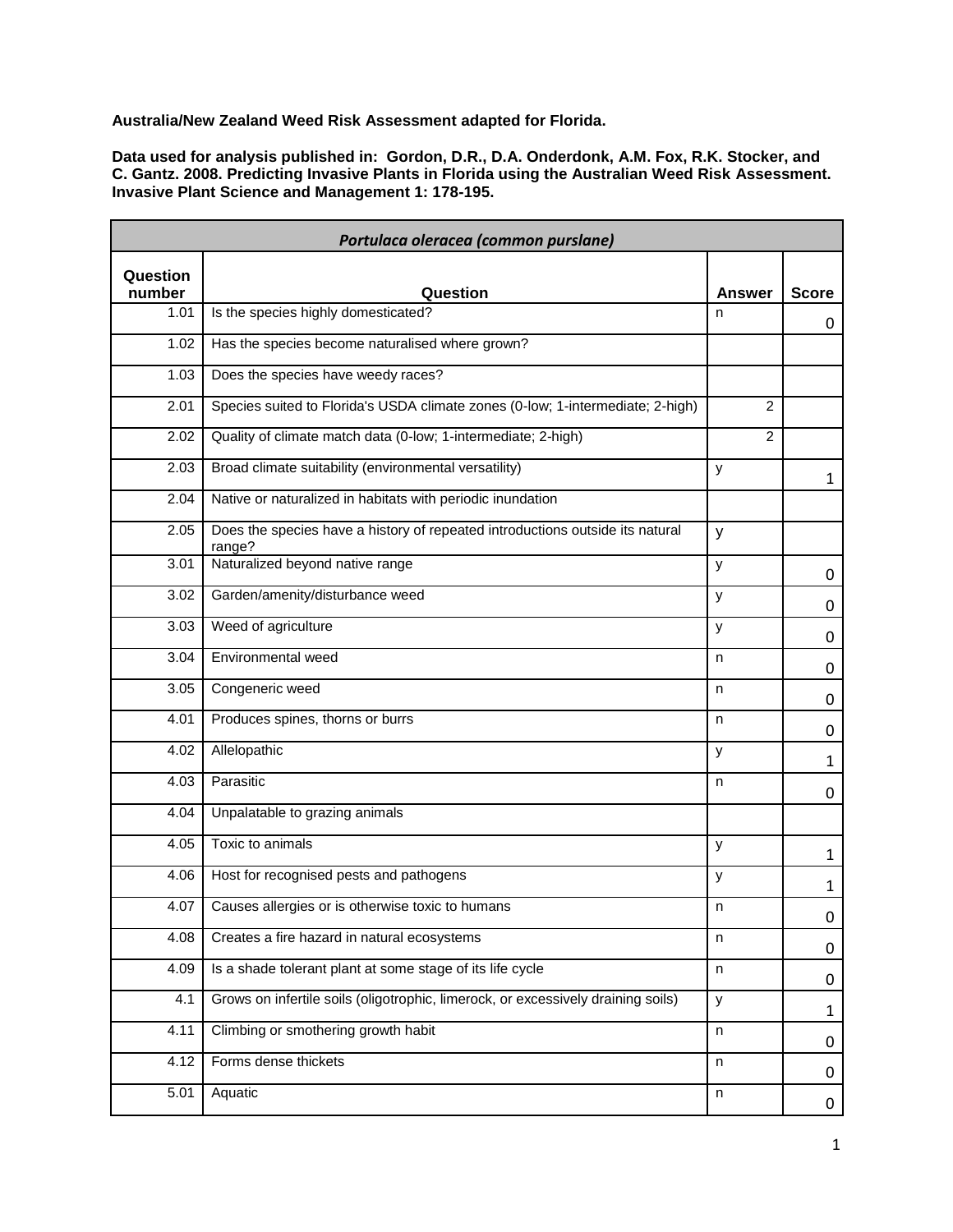| 5.02               | Grass                                                                                             | n | 0            |
|--------------------|---------------------------------------------------------------------------------------------------|---|--------------|
| 5.03               | Nitrogen fixing woody plant                                                                       | n | 0            |
| 5.04               | Geophyte                                                                                          | n | 0            |
| 6.01               | Evidence of substantial reproductive failure in native habitat                                    |   |              |
| 6.02               | Produces viable seed                                                                              | У | $\mathbf{1}$ |
| 6.03               | Hybridizes naturally                                                                              | ? |              |
| 6.04               | Self-compatible or apomictic                                                                      | y | $\mathbf{1}$ |
| 6.05               | Requires specialist pollinators                                                                   | n | 0            |
| 6.06               | Reproduction by vegetative fragmentation                                                          | y | $\mathbf{1}$ |
| 6.07               | Minimum generative time (years)                                                                   | 1 | $\mathbf{1}$ |
| 7.01               | Propagules likely to be dispersed unintentionally (plants growing in heavily<br>trafficked areas) | y | $\mathbf{1}$ |
| 7.02               | Propagules dispersed intentionally by people                                                      | y | $\mathbf{1}$ |
| 7.03               | Propagules likely to disperse as a produce contaminant                                            | У | $\mathbf{1}$ |
| 7.04               | Propagules adapted to wind dispersal                                                              | y | $\mathbf{1}$ |
| 7.05               | Propagules water dispersed                                                                        | y | $\mathbf{1}$ |
| 7.06               | Propagules bird dispersed                                                                         | y | $\mathbf{1}$ |
| 7.07               | Propagules dispersed by other animals (externally)                                                | n | $-1$         |
| 7.08               | Propagules dispersed by other animals (internally)                                                | n | $-1$         |
| 8.01               | Prolific seed production                                                                          | y | $\mathbf{1}$ |
| 8.02               | Evidence that a persistent propagule bank is formed (>1 yr)                                       | У | $\mathbf{1}$ |
| 8.03               | Well controlled by herbicides                                                                     | у | $-1$         |
| 8.04               | Tolerates, or benefits from, mutilation or cultivation                                            | y | $\mathbf{1}$ |
| 8.05               | Effective natural enemies present in Florida, or east of the continental divide                   |   |              |
| <b>Total Score</b> |                                                                                                   |   | 23           |

**Outcome Reject\***

\*Used secondary screen from: Daehler, C. C., J.L. Denslow, S. Ansari, and H. Kuo. 2004. A risk assessment system for screening out harmful invasive pest plants from Hawaii's and other Pacific islands. Conserv. Biol. 18: 360-368.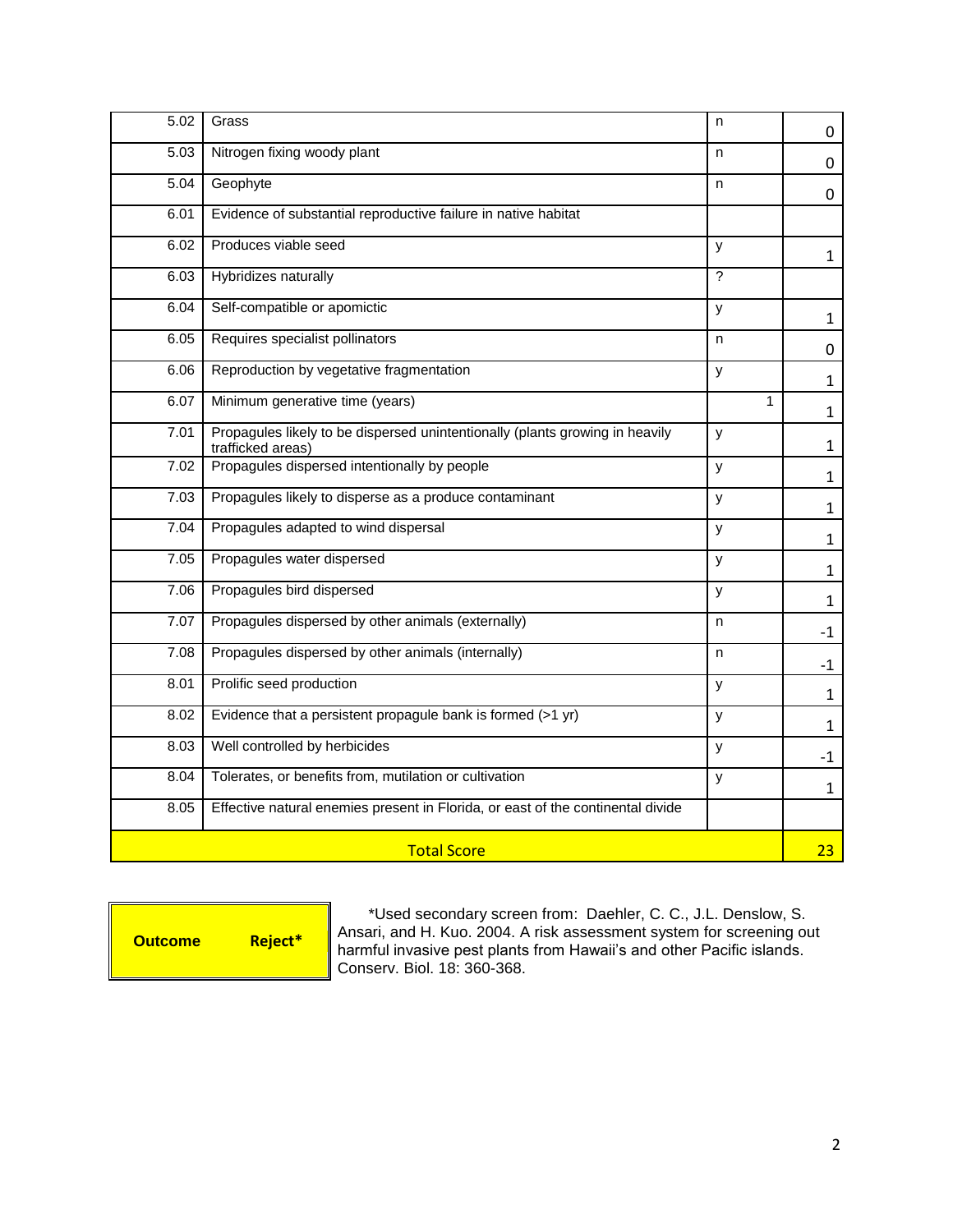| section | # questions answered | satisfy minimum? |
|---------|----------------------|------------------|
| A       |                      | yes              |
| B       |                      | yes              |
| . C     | 21                   | yes              |
| total   | 39                   | yes              |

Data collected 2006-2007

| Question<br>number | <b>Reference</b>                                                                                                                                                                                                                               | Source data                                                                                                                                                                        |
|--------------------|------------------------------------------------------------------------------------------------------------------------------------------------------------------------------------------------------------------------------------------------|------------------------------------------------------------------------------------------------------------------------------------------------------------------------------------|
| 1.01               | Mitich (1997) Common purslane (Portulaca                                                                                                                                                                                                       | "it has been cultivated since the<br>middle of the 17th century" [but no<br>evidence of selection for reduced                                                                      |
|                    | oleracea). Weed Technology 11: 394-397.                                                                                                                                                                                                        | weediness]                                                                                                                                                                         |
| 1.02               |                                                                                                                                                                                                                                                |                                                                                                                                                                                    |
| 1.03               |                                                                                                                                                                                                                                                |                                                                                                                                                                                    |
| 2.01               |                                                                                                                                                                                                                                                |                                                                                                                                                                                    |
| 2.02               |                                                                                                                                                                                                                                                |                                                                                                                                                                                    |
| 2.03               | Holm, Plucknett, Pancho, and Herberger (1977)<br>The World's Worst Weeds: Distribution and<br>Biology. The University Press of Hawaii, Honolulu.                                                                                               | Has an extremely wide distribution.                                                                                                                                                |
| 2.04               |                                                                                                                                                                                                                                                |                                                                                                                                                                                    |
| 2.05               | 1. Holm, Plucknett, Pancho, and Herberger (1977).<br>The World's Worst Weeds: Distribution and<br>Biology. The University Press of Hawaii, Honolulu.<br>2. Mitich (1997) Common purslane (Portulaca<br>oleracea). Weed Technology 11: 394-397. | 1. "It was one of the early<br>vegetables, and man carried its seed<br>from place to place." 2. "It was<br>undoubtedly introduced into many<br>parts of the world as a food plant" |
| 3.01               | Holm, Plucknett, Pancho, and Herberger (1977)<br>The World's Worst Weeds: Distribution and<br>Biology. The University Press of Hawaii, Honolulu.                                                                                               | Considered a weed in 81 countries.                                                                                                                                                 |
| 3.02               | Miyanishi and Cavers (1980) The biology of<br>Canadian weeds. 40. Portulaca oleracea L.<br>Canadian Journal of Plant Science 60: 953-963.                                                                                                      | "It is a serious problem in home<br>gardens"                                                                                                                                       |
| 3.03               | Holm, Plucknett, Pancho, and Herberger (1977)<br>The World's Worst Weeds: Distribution and<br>Biology. The University Press of Hawaii, Honolulu.                                                                                               | "It is a weed of 45 crops in 81<br>countries."                                                                                                                                     |
| 3.04               |                                                                                                                                                                                                                                                | no evidence                                                                                                                                                                        |
| 3.05               |                                                                                                                                                                                                                                                | no evidence                                                                                                                                                                        |
| 4.01               | Miyanishi and Cavers (1980) The biology of<br>Canadian weeds, 40, Portulaca oleracea L.<br>Canadian Journal of Plant Science 60: 953-963.                                                                                                      | no description of these traits                                                                                                                                                     |
| 4.02               | Pope, Thompson, and Cole (1985) Phytotoxicity of<br>root exudates and leaf extracts of nine plant<br>species. Pp. 219-234 in Thompson (ed.) The<br>Chemistry of Allelopathy. American Chemical<br>Society, Washington, D.C.                    | "Root exudates of common<br>purslanesignificantly slowed<br>soybean height increase."                                                                                              |
| 4.03               | Miyanishi and Cavers (1980) The biology of<br>Canadian weeds. 40. Portulaca oleracea L.                                                                                                                                                        | no description of this                                                                                                                                                             |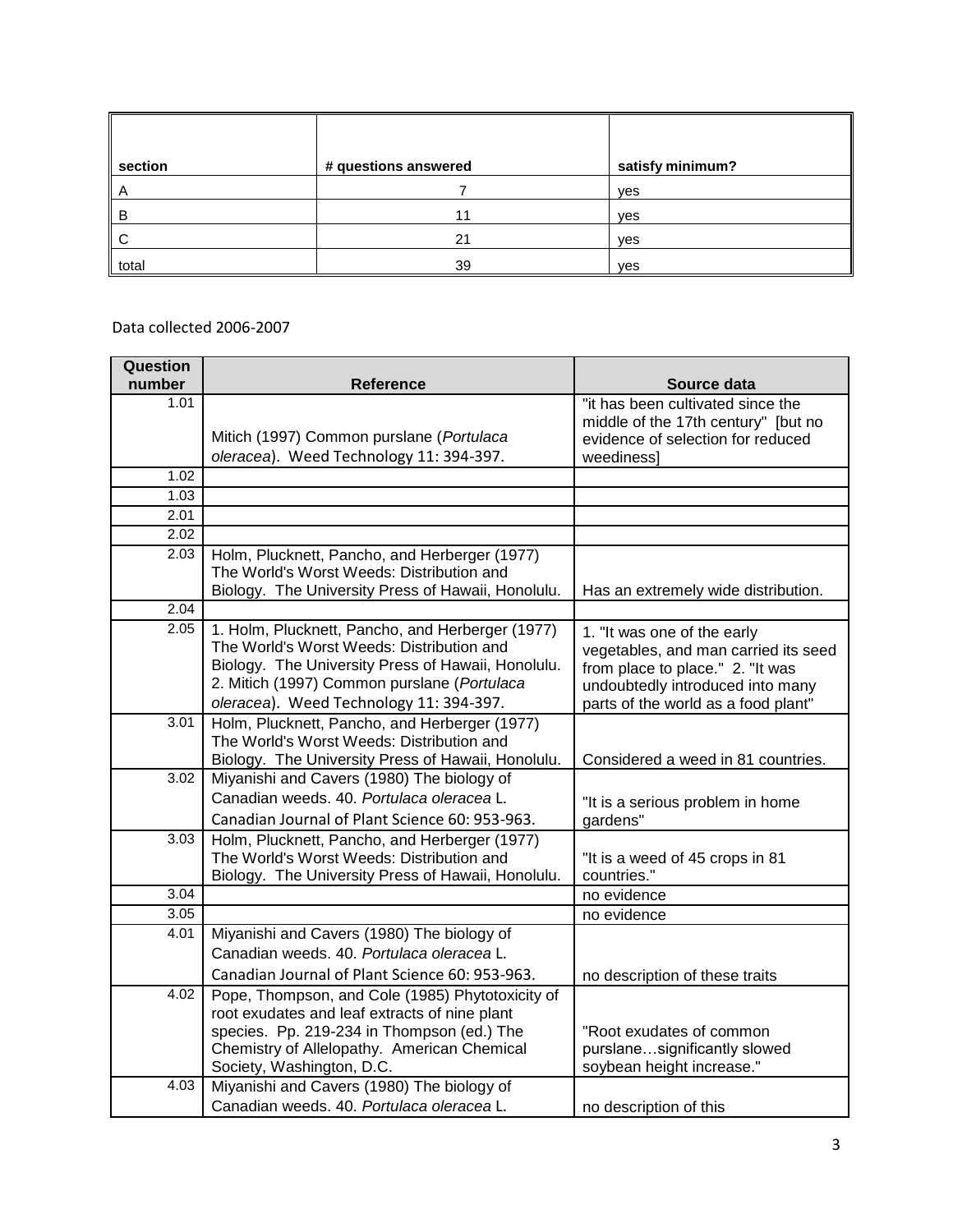|      | Canadian Journal of Plant Science 60: 953-963.                                                                                                                                                                                                                                                        |                                                                                                                                                                                              |
|------|-------------------------------------------------------------------------------------------------------------------------------------------------------------------------------------------------------------------------------------------------------------------------------------------------------|----------------------------------------------------------------------------------------------------------------------------------------------------------------------------------------------|
| 4.04 |                                                                                                                                                                                                                                                                                                       |                                                                                                                                                                                              |
| 4.05 | Holm, Plucknett, Pancho, and Herberger (1977)<br>The World's Worst Weeds: Distribution and<br>Biology. The University Press of Hawaii, Honolulu.                                                                                                                                                      | "The succulent leaves and stems<br>accumulate toxic levels of oxalates<br>and may cause sickness and death<br>in livestock." BUT "It now is used<br>widely as a food for pigs."              |
| 4.06 | Miyanishi and Cavers (1980) The biology of<br>Canadian weeds, 40, Portulaca oleracea L.<br>Canadian Journal of Plant Science 60: 953-963.                                                                                                                                                             | "Purslane is included in a list of<br>common weed hosts for the sugar<br>beet nematodeIt is also an<br>alternate host of tobacco mosaic<br>virus and many other crop-damaging<br>organisms." |
| 4.07 | Holm, Plucknett, Pancho, and Herberger (1977)<br>The World's Worst Weeds: Distribution and<br>Biology. The University Press of Hawaii, Honolulu.                                                                                                                                                      | "It was one of the early vegetables"<br>[and no evidence of toxicity]                                                                                                                        |
| 4.08 |                                                                                                                                                                                                                                                                                                       | no evidence                                                                                                                                                                                  |
| 4.09 | 1. Holm, Plucknett, Pancho, and Herberger (1977)<br>The World's Worst Weeds: Distribution and<br>Biology. The University Press of Hawaii, Honolulu.<br>2. Missouri Botanical Garden, Kemper Center for<br>Home Gardening<br>(http://www.mobot.org/gardeninghelp/plantfinder/Pl<br>ant.asp?code=A603). | 1. "The plant prefers an open habitat"<br>2. full sun (only)                                                                                                                                 |
| 4.1  | Holm, Plucknett, Pancho, and Herberger (1977)<br>The World's Worst Weeds: Distribution and<br>Biology. The University Press of Hawaii, Honolulu.                                                                                                                                                      | "although it thrives in a rich moist<br>soil, it does grow well on many soil<br>types"                                                                                                       |
| 4.11 | Holm, Plucknett, Pancho, and Herberger (1977)<br>The World's Worst Weeds: Distribution and<br>Biology. The University Press of Hawaii, Honolulu.                                                                                                                                                      | herb                                                                                                                                                                                         |
| 4.12 | Holm, Plucknett, Pancho, and Herberger (1977)<br>The World's Worst Weeds: Distribution and<br>Biology. The University Press of Hawaii, Honolulu.                                                                                                                                                      | "commonly forming mats" [but is an<br>herb]                                                                                                                                                  |
| 5.01 |                                                                                                                                                                                                                                                                                                       | terrestrial                                                                                                                                                                                  |
| 5.02 | USDA, NRCS. 2005. The PLANTS Database,<br>Version 3.5 (http://plants.usda.gov). Data compiled<br>from various sources by Mark W. Skinner. National<br>Plant Data Center, Baton Rouge, LA 70874-4490<br>USA.                                                                                           | Portulacaceae                                                                                                                                                                                |
| 5.03 | USDA, NRCS. 2005. The PLANTS Database,<br>Version 3.5 (http://plants.usda.gov). Data compiled<br>from various sources by Mark W. Skinner. National<br>Plant Data Center, Baton Rouge, LA 70874-4490<br>USA.                                                                                           | herbaceous Portulacaceae                                                                                                                                                                     |
| 5.04 | Miyanishi and Cavers (1980) The biology of<br>Canadian weeds. 40. Portulaca oleracea L.<br>Canadian Journal of Plant Science 60: 953-963.                                                                                                                                                             | "thick tap root with many fibrous<br>secondary roots"                                                                                                                                        |
| 6.01 |                                                                                                                                                                                                                                                                                                       |                                                                                                                                                                                              |
| 6.02 | Holm, Plucknett, Pancho, and Herberger (1977)<br>The World's Worst Weeds: Distribution and<br>Biology. The University Press of Hawaii, Honolulu.                                                                                                                                                      | "reproducing by seed"                                                                                                                                                                        |
| 6.03 | 1. Matthews, Ketron, and Zane (1993) The biology<br>and taxonomy of the Portulaca oleracea L.<br>(Portulacaceae) complex in North America.                                                                                                                                                            | 1. A natural hybrid reported for which<br>P. oleracea was one of the "putative<br>parents". [not certain] BUT 2.                                                                             |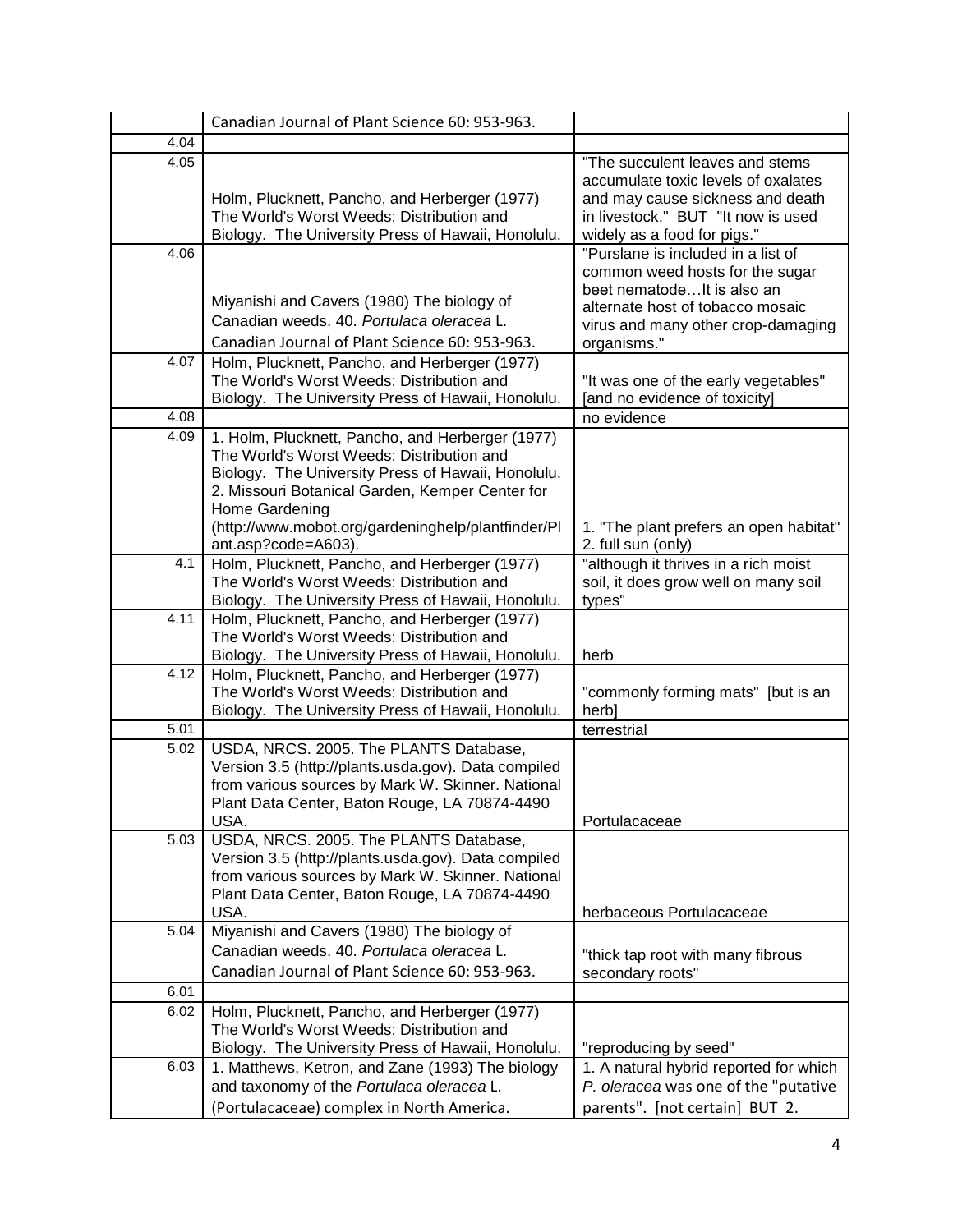|      | Rhodora 95: 166-183. 2. Miyanishi and Cavers<br>(1980) The biology of Canadian weeds. 40.<br>Portulaca oleracea L. Canadian Journal of Plant<br>Science 60: 953-963.                                                                                                                                  | "There is no record of any<br>interspecific hybridization."                                                                                                         |
|------|-------------------------------------------------------------------------------------------------------------------------------------------------------------------------------------------------------------------------------------------------------------------------------------------------------|---------------------------------------------------------------------------------------------------------------------------------------------------------------------|
| 6.04 | Miyanishi and Cavers (1980) The biology of<br>Canadian weeds. 40. Portulaca oleracea L.<br>Canadian Journal of Plant Science 60: 953-963.                                                                                                                                                             | "Purslane is autogamous, since<br>bagged flowers produce copious<br>viable seeds"                                                                                   |
| 6.05 | Miyanishi and Cavers (1980) The biology of<br>Canadian weeds. 40. Portulaca oleracea L.<br>Canadian Journal of Plant Science 60: 953-963.                                                                                                                                                             | "Purslane flowers are generally self-<br>pollinated"; "cross-pollination is<br>believed to be primarily by wind<br>since few insect visitors have been<br>observed" |
| 6.06 | Holm, Plucknett, Pancho, and Herberger (1977)<br>The World's Worst Weeds: Distribution and<br>Biology. The University Press of Hawaii, Honolulu.                                                                                                                                                      | "reproducing by seed and stem<br>fragments"                                                                                                                         |
| 6.07 | Holm, Plucknett, Pancho, and Herberger (1977)<br>The World's Worst Weeds: Distribution and<br>Biology. The University Press of Hawaii, Honolulu.                                                                                                                                                      | The complete life cycle takes from 2<br>to 4 months.                                                                                                                |
| 7.01 | Holm, Plucknett, Pancho, and Herberger (1977)<br>The World's Worst Weeds: Distribution and<br>Biology. The University Press of Hawaii, Honolulu.                                                                                                                                                      | "The fleshy stems will root on contact<br>with the soil, so that fragmentation<br>with tools or machines may lead to<br>movement and increase in plant<br>numbers." |
| 7.02 | 1. Holm, Plucknett, Pancho, and Herberger (1977)<br>The World's Worst Weeds: Distribution and<br>Biology. The University Press of Hawaii, Honolulu.<br>2. Missouri Botanical Garden, Kemper Center for<br>Home Gardening<br>(http://www.mobot.org/gardeninghelp/plantfinder/Pl<br>ant.asp?code=A603). | 1. "It was one of the early<br>vegetables, and man carried its seed<br>from place to place." 2. Certain<br>large-flowered cultivars are used<br>ornamentally.       |
| 7.03 | Holm, Plucknett, Pancho, and Herberger (1977)<br>The World's Worst Weeds: Distribution and<br>Biology. The University Press of Hawaii, Honolulu.                                                                                                                                                      | "The seeds of P. oleracea are spead<br>by wind, water, and with the seeds<br>of crops"                                                                              |
| 7.04 | Holm, Plucknett, Pancho, and Herberger (1977)<br>The World's Worst Weeds: Distribution and<br>Biology. The University Press of Hawaii, Honolulu.                                                                                                                                                      | "The seeds of P. oleracea are spead<br>by wind, water, and with the seeds<br>of crops"                                                                              |
| 7.05 | Holm, Plucknett, Pancho, and Herberger (1977)<br>The World's Worst Weeds: Distribution and<br>Biology. The University Press of Hawaii, Honolulu.                                                                                                                                                      | "The seeds of P. oleracea are spead<br>by wind, water, and with the seeds<br>of crops"                                                                              |
| 7.06 | 1. Holm, Plucknett, Pancho, and Herberger (1977)<br>The World's Worst Weeds: Distribution and<br>Biology. The University Press of Hawaii, Honolulu.<br>2. Miyanishi and Cavers (1980) The biology of<br>Canadian weeds, 40, Portulaca oleracea L.<br>Canadian Journal of Plant Science 60: 953-963.   | 1. "it is known also that some birds<br>feed on them" 2. Seeds from bird<br>feces were found to be viable.                                                          |
| 7.07 | Miyanishi and Cavers (1980) The biology of<br>Canadian weeds. 40. Portulaca oleracea L.<br>Canadian Journal of Plant Science 60: 953-963.                                                                                                                                                             | no evidence of any means of<br>attachment                                                                                                                           |
| 7.08 |                                                                                                                                                                                                                                                                                                       | wind dispersed                                                                                                                                                      |
| 8.01 | Matthews, Ketron, and Zane (1993) The biology<br>and taxonomy of the Portulaca oleracea L.                                                                                                                                                                                                            | Estimated that "over an entire<br>season a purslane plant can produce                                                                                               |